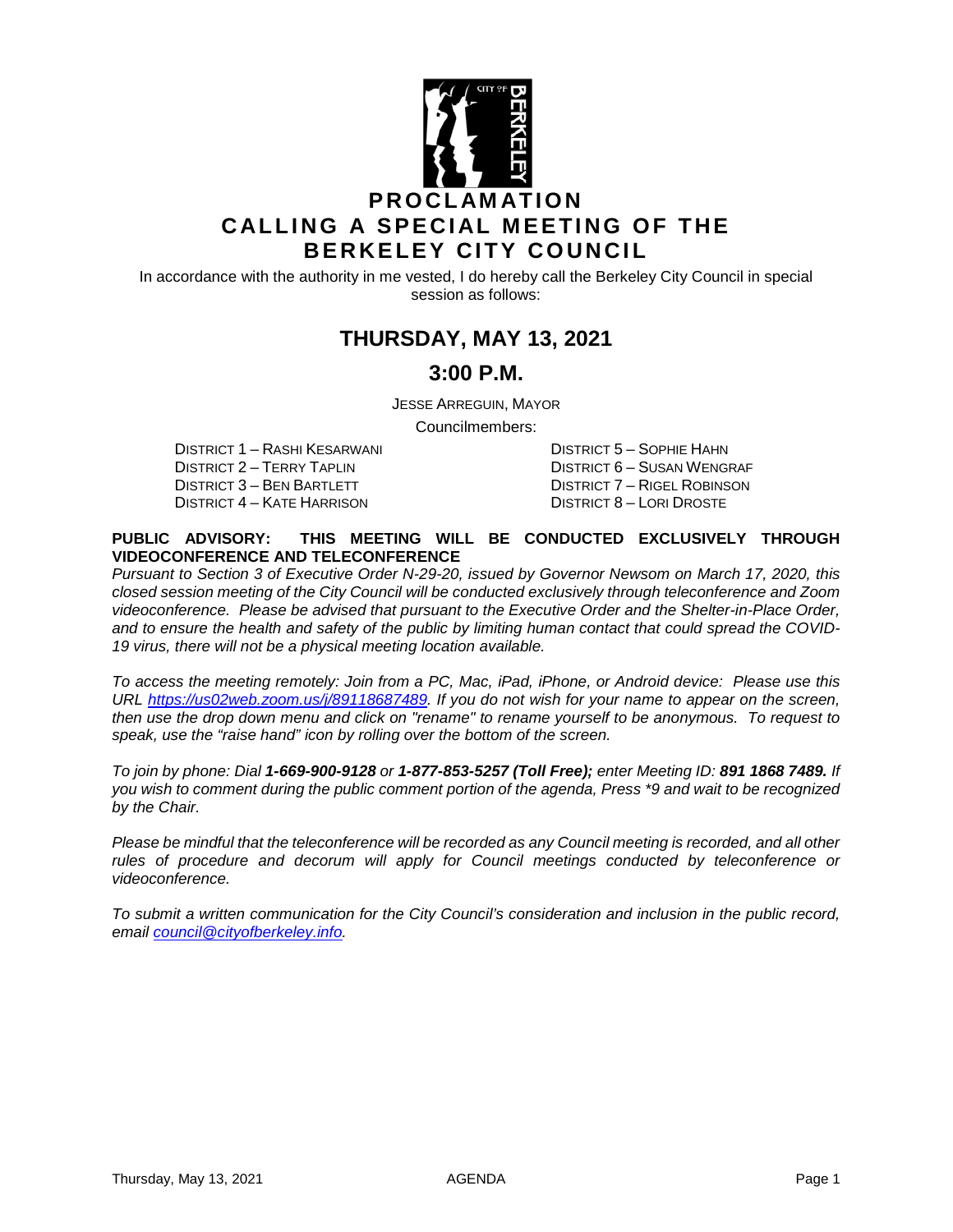## **Preliminary Matters**

### **Roll Call**

#### **Public Comment - Limited to items on this agenda only**

### **CLOSED SESSION:**

The City Council will convene in closed session to meet concerning the following:

#### **1. CONFERENCE WITH LABOR NEGOTIATORS; GOVERNMENT CODE SECTION 54957.6**

Negotiators: Dee Williams-Ridley, City Manager, Paul Buddenhagen, Deputy City Manager, David White, Deputy City Manager, LaTanya Bellow, Human Resources Director, Dania Torres-Wong, Chief Labor Negotiator, Burke Dunphy, Labor Negotiator, Jen Louis, Interim Chief of Police, Abe Roman, Interim Fire Chief.

Employee Organizations: International Brotherhood of Electrical Workers (IBEW), Local 1245, SEIU 1021 Community Services and Part-time Recreation Activity Leaders, Berkeley Fire Fighters Association Local 1227, Berkeley Police Association, Service Employees International Union, Local 1021 Maintenance and Clerical Chapters, Berkeley Fire Fighters Association, Local 1227 I.A.F.F./Berkeley Chief Fire Officers Association, Public Employees Union Local 1.

## **OPEN SESSION:**

Public Reports of actions taken pursuant to Government Code section 54957.1.

# **Adjournment**

I hereby request that the City Clerk of the City of Berkeley cause personal notice to be given to each member of the Berkeley City Council on the time and place of said meeting, forthwith.

> IN WITNESS WHEREOF, I have hereunto set my hand and caused the official seal of the City of Berkeley to be affixed on this 6th day of May, 2021.

ese Arregai

Jesse Arreguin, Mavor

Public Notice – this Proclamation serves as the official agenda for this meeting**.**

ATTEST:

Mart Sprining

Mark Numainville, City Clerk